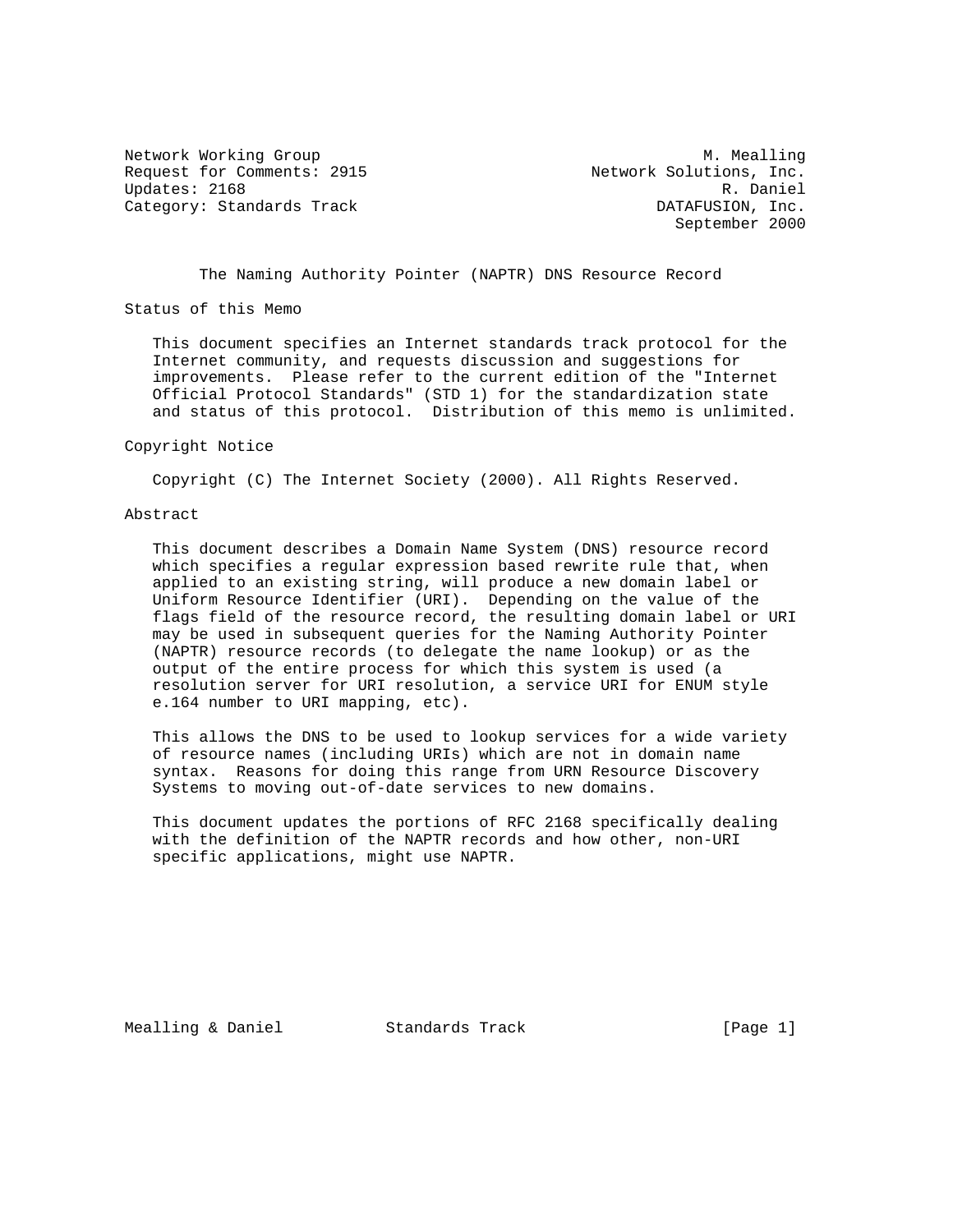Table of Contents

|                |                                                                                              | $\mathfrak{D}$ |
|----------------|----------------------------------------------------------------------------------------------|----------------|
| 2.             |                                                                                              | 3              |
| 3.             | Substitution Expression Grammar                                                              |                |
| $4$ .          | The Basic NAPTR Algorithm                                                                    | $\mathsf{R}$   |
| 5.             | Concerning How NAPTR Uses SRV Records                                                        | -9             |
| б.             | Application Specifications                                                                   | 10             |
| 7 <sup>1</sup> |                                                                                              | 10             |
|                |                                                                                              | 10             |
|                |                                                                                              | 12             |
|                |                                                                                              | 13             |
| 8              |                                                                                              | 13             |
| 9.             |                                                                                              | 14             |
|                | Advice for DNS Administrators                                                                | 14             |
| 11             | and the contract of the contract of the contract of the contract of the contract of<br>Notes | 15             |
|                |                                                                                              | 15             |
|                |                                                                                              | 15             |
|                |                                                                                              | 16             |
|                |                                                                                              | 16             |
|                |                                                                                              | 17             |
|                | Full Copyright Statement                                                                     | 18             |
|                |                                                                                              |                |

# 1. Introduction

 This RR was originally produced by the URN Working Group [3] as a way to encode rule-sets in DNS so that the delegated sections of a URI could be decomposed in such a way that they could be changed and re delegated over time. The result was a Resource Record that included a regular expression that would be used by a client program to rewrite a string into a domain name. Regular expressions were chosen for their compactness to expressivity ratio allowing for a great deal of information to be encoded in a rather small DNS packet.

 The function of rewriting a string according to the rules in a record has usefulness in several different applications. This document defines the basic assumptions to which all of those applications must adhere to. It does not define the reasons the rewrite is used, what the expected outcomes are, or what they are used for. Those are specified by applications that define how they use the NAPTR record and algorithms within their contexts.

 Flags and other fields are also specified in the RR to control the rewrite procedure in various ways or to provide information on how to communicate with the host at the domain name that was the result of the rewrite.

Mealling & Daniel Standards Track [Page 2]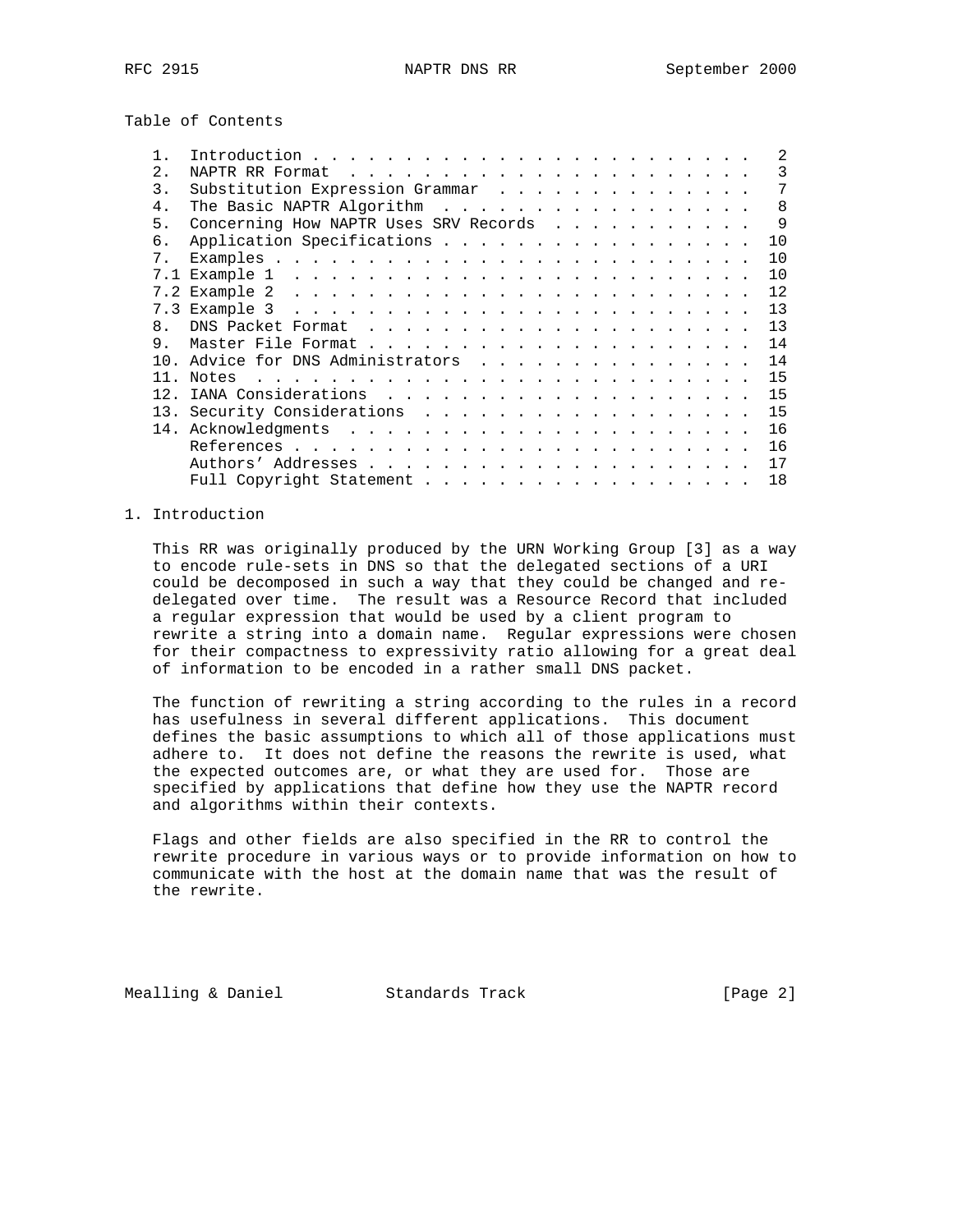The final result is a RR that has several fields that interact in a non-trivial but implementable way. This document specifies those fields and their values.

 This document does not define applications that utilizes this rewrite functionality. Instead it specifies just the mechanics of how it is done. Why its done, what the rules concerning the inputs, and the types of rules used are reserved for other documents that fully specify a particular application. This separation is due to several different applications all wanting to take advantage of the rewrite rule lookup process. Each one has vastly different reasons for why and how it uses the service, thus requiring that the definition of the service be generic.

 The key words "MUST", "MUST NOT", "REQUIRED", "SHALL", "SHALL NOT", "SHOULD", "SHOULD NOT", "RECOMMENDED", "MAY", and "OPTIONAL" in this document are to be interpreted as described in RFC 2119.

 All references to Uniform Resource Identifiers in this document adhere to the 'absoluteURI' production of the "Collected ABNF" found in RFC 2396 [9]. Specifically, the semantics of URI References do not apply since the concept of a Base makes no sense here.

2. NAPTR RR Format

 The format of the NAPTR RR is given below. The DNS type code [1] for NAPTR is 35.

 Domain TTL Class Type Order Preference Flags Service Regexp Replacement

Domain

 The domain name to which this resource record refers. This is the 'key' for this entry in the rule database. This value will either be the first well known key (<something>.uri.arpa for example) or a new key that is the output of a replacement or regexp rewrite. Beyond this, it has the standard DNS requirements [1].

TTL

Standard DNS meaning [1].

```
 Class
```
Standard DNS meaning [1].

# Type

The Type Code [1] for NAPTR is 35.

Mealling & Daniel Standards Track [Page 3]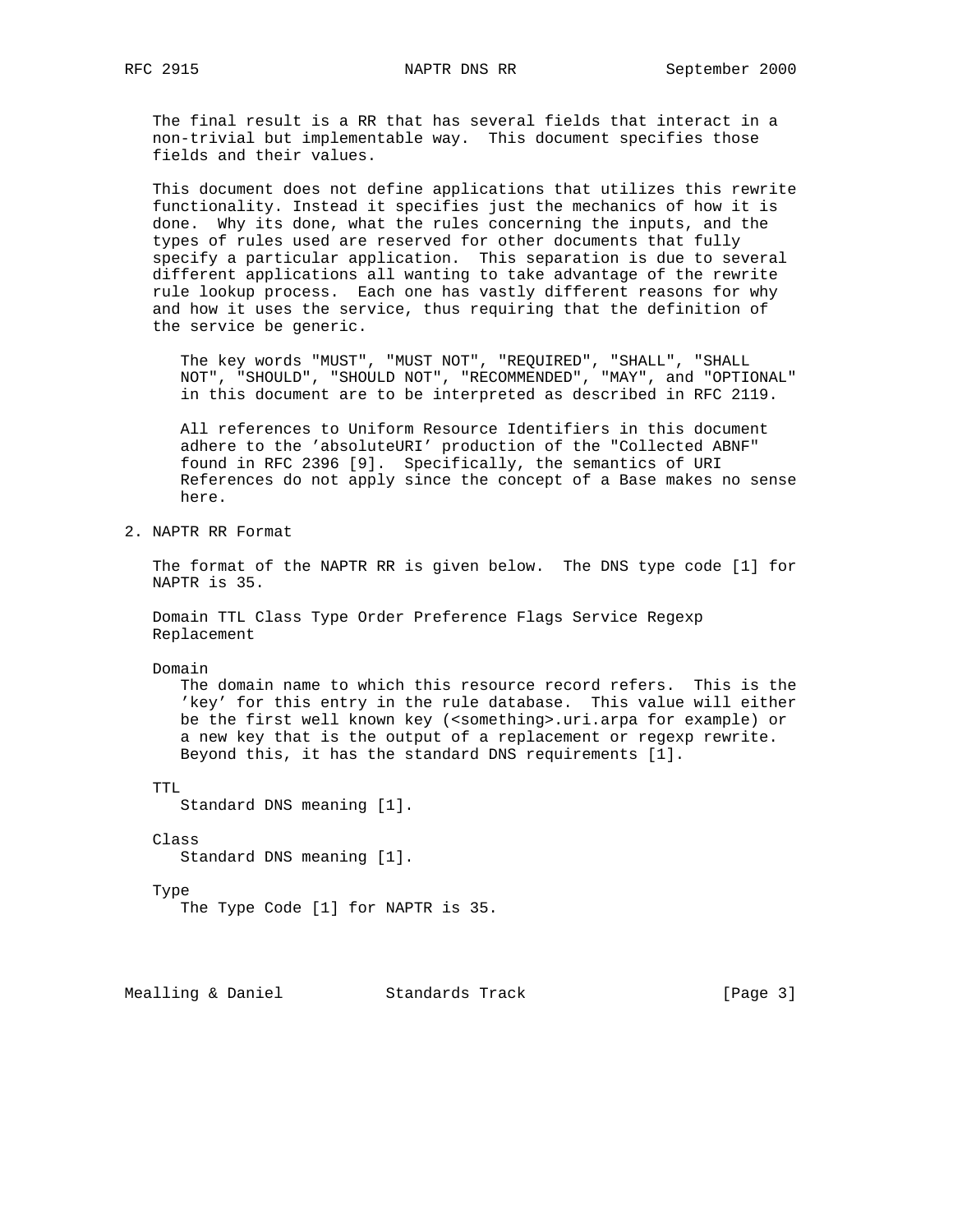## Order

 A 16-bit unsigned integer specifying the order in which the NAPTR records MUST be processed to ensure the correct ordering of rules. Low numbers are processed before high numbers, and once a NAPTR is found whose rule "matches" the target, the client MUST NOT consider any NAPTRs with a higher value for order (except as noted below for the Flags field).

### Preference

 A 16-bit unsigned integer that specifies the order in which NAPTR records with equal "order" values SHOULD be processed, low numbers being processed before high numbers. This is similar to the preference field in an MX record, and is used so domain administrators can direct clients towards more capable hosts or lighter weight protocols. A client MAY look at records with higher preference values if it has a good reason to do so such as not understanding the preferred protocol or service.

 The important difference between Order and Preference is that once a match is found the client MUST NOT consider records with a different Order but they MAY process records with the same Order but different Preferences. I.e., Preference is used to give weight to rules that are considered the same from an authority standpoint but not from a simple load balancing standpoint.

### Flags

 A <character-string> containing flags to control aspects of the rewriting and interpretation of the fields in the record. Flags are single characters from the set [A-Z0-9]. The case of the alphabetic characters is not significant.

 At this time only four flags, "S", "A", "U", and "P", are defined. The "S", "A" and "U" flags denote a terminal lookup. This means that this NAPTR record is the last one and that the flag determines what the next stage should be. The "S" flag means that the next lookup should be for SRV records [4]. See Section 5 for additional information on how NAPTR uses the SRV record type. "A" means that the next lookup should be for either an A, AAAA, or A6 record. The "U" flag means that the next step is not a DNS lookup but that the output of the Regexp field is an URI that adheres to the 'absoluteURI' production found in the ABNF of RFC 2396 [9]. Since there may be applications that use NAPTR to also lookup aspects of URIs, implementors should be aware that this may cause loop conditions and should act accordingly.

Mealling & Daniel Standards Track [Page 4]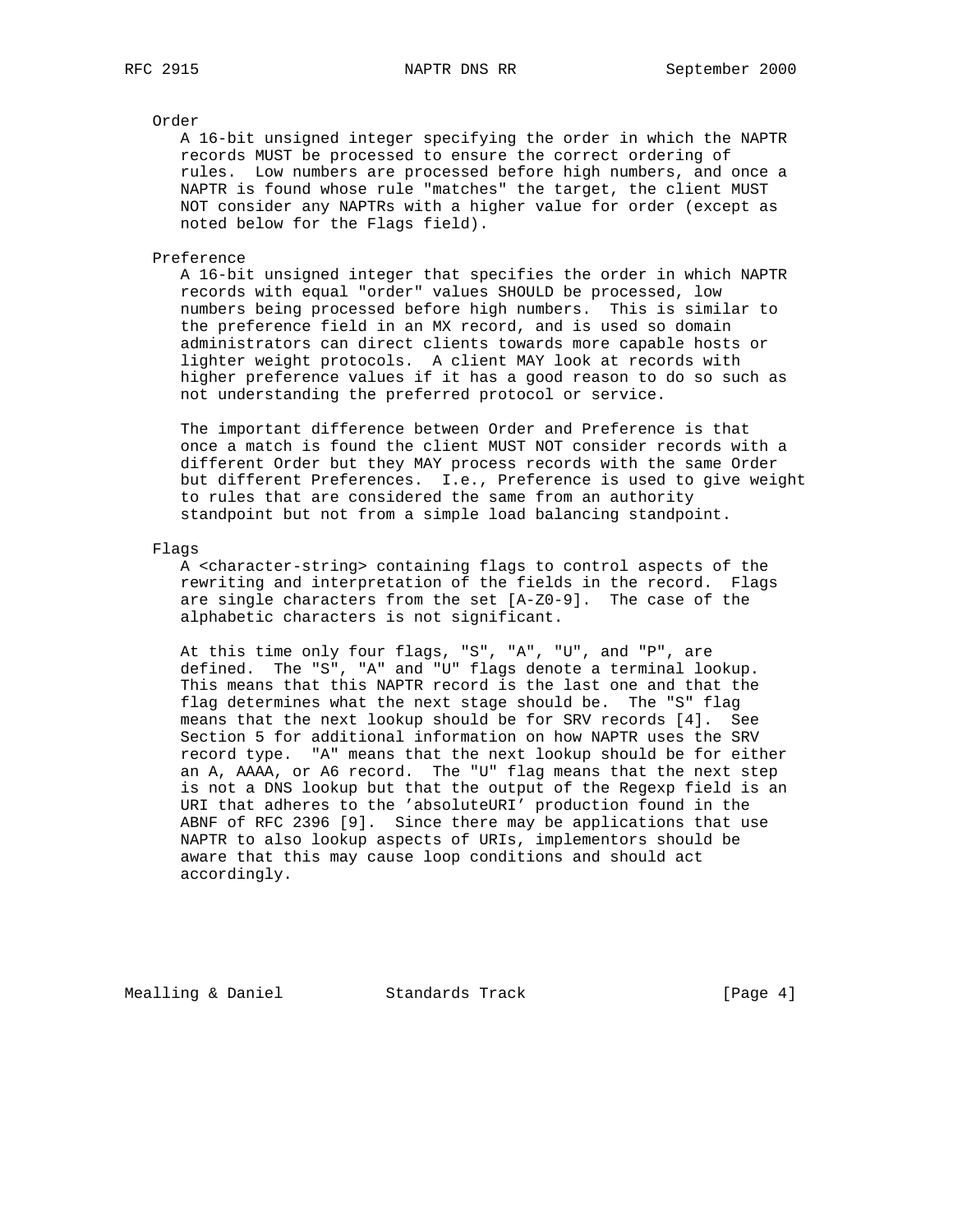The "P" flag says that the remainder of the application side algorithm shall be carried out in a Protocol-specific fashion. The new set of rules is identified by the Protocol specified in the Services field. The record that contains the 'P' flag is the last record that is interpreted by the rules specified in this document. The new rules are dependent on the application for which they are being used and the protocol specified. For example, if the application is a URI RDS and the protocol is WIRE then the new set of rules are governed by the algorithms surrounding the WIRE HTTP specification and not this document.

 The remaining alphabetic flags are reserved for future versions of the NAPTR specification. The numeric flags may be used for local experimentation. The S, A, U and P flags are all mutually exclusive, and resolution libraries MAY signal an error if more than one is given. (Experimental code and code for assisting in the creation of NAPTRs would be more likely to signal such an error than a client such as a browser). It is anticipated that multiple flags will be allowed in the future, so implementers MUST NOT assume that the flags field can only contain 0 or 1 characters. Finally, if a client encounters a record with an unknown flag, it MUST ignore it and move to the next record. This test takes precedence even over the "order" field. Since flags can control the interpretation placed on fields, a novel flag might change the interpretation of the regexp and/or replacement fields such that it is impossible to determine if a record matched a given target.

 The "S", "A", and "U" flags are called 'terminal' flags since they halt the looping rewrite algorithm. If those flags are not present, clients may assume that another NAPTR RR exists at the domain name produced by the current rewrite rule. Since the "P" flag specifies a new algorithm, it may or may not be 'terminal'. Thus, the client cannot assume that another NAPTR exists since this case is determined elsewhere.

 DNS servers MAY interpret these flags and values and use that information to include appropriate SRV and A,AAAA, or A6 records in the additional information portion of the DNS packet. Clients are encouraged to check for additional information but are not required to do so.

#### Service

 Specifies the service(s) available down this rewrite path. It may also specify the particular protocol that is used to talk with a service. A protocol MUST be specified if the flags field states that the NAPTR is terminal. If a protocol is specified, but the flags field does not state that the NAPTR is terminal, the next

Mealling & Daniel **Standards Track** [Page 5]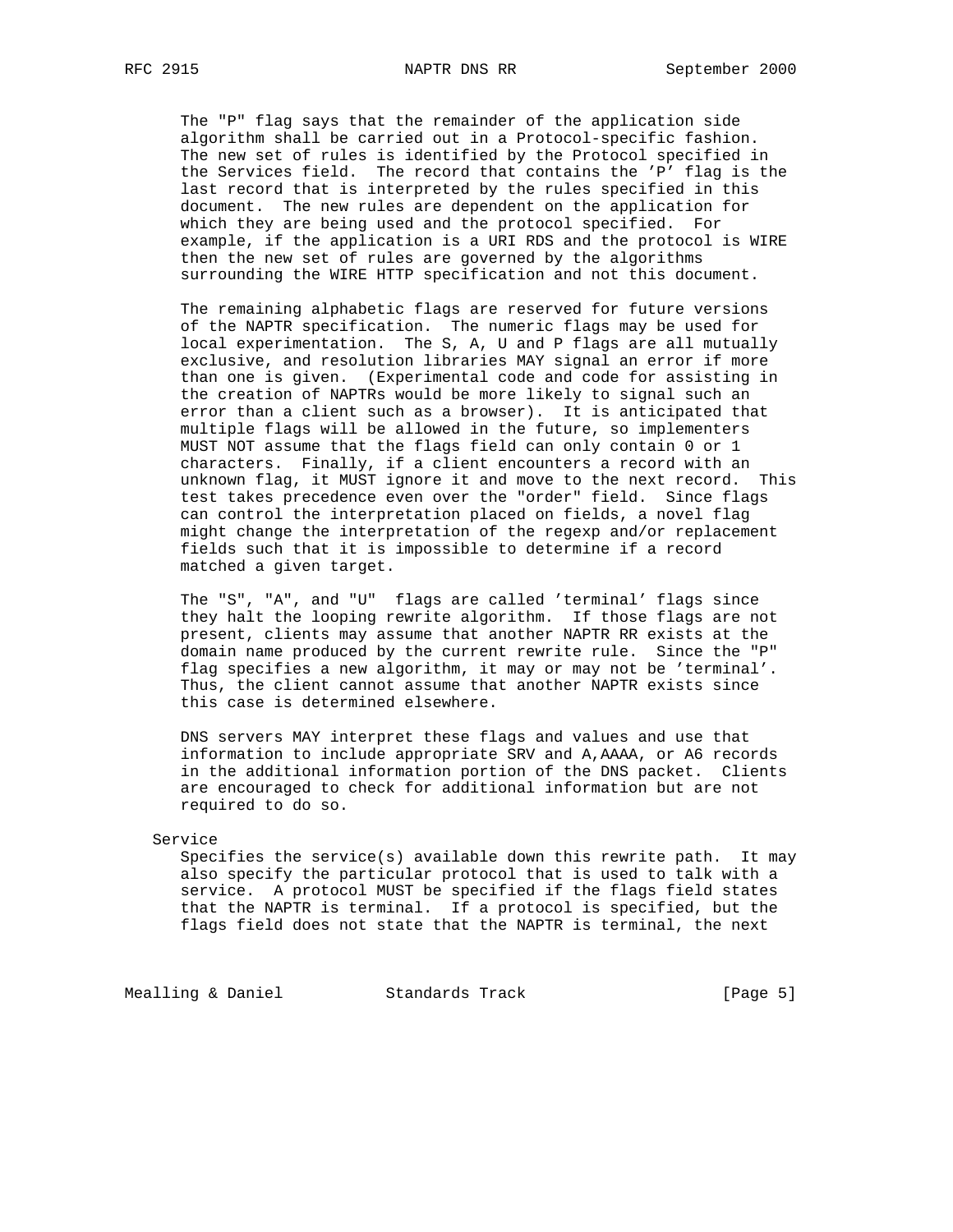lookup MUST be for a NAPTR. The client MAY choose not to perform the next lookup if the protocol is unknown, but that behavior MUST NOT be relied upon.

 The service field may take any of the values below (using the Augmented BNF of RFC 2234 [5]):

> service\_field =  $[$  [protocol] \*("+"  $rs$ )] protocol = ALPHA \*31ALPHANUM rs = ALPHA \*31ALPHANUM ; The protocol and rs fields are limited to 32 ; characters and must start with an alphabetic.

 For example, an optional protocol specification followed by 0 or more resolution services. Each resolution service is indicated by an initial '+' character.

 Note that the empty string is also a valid service field. This will typically be seen at the beginning of a series of rules, when it is impossible to know what services and protocols will be offered by a particular service.

 The actual format of the service request and response will be determined by the resolution protocol, and is the subject for other documents. Protocols need not offer all services. The labels for service requests shall be formed from the set of characters [A-Z0-9]. The case of the alphabetic characters is not significant.

 The list of "valid" protocols for any given NAPTR record is any protocol that implements some or all of the services defined for a NAPTR application. Currently, THTTP [6] is the only protocol that is known to make that claim at the time of publication. Any other protocol that is to be used must have documentation specifying:

- \* how it implements the services of the application
- \* how it is to appear in the NAPTR record (i.e., the string id of the protocol)

 The list of valid Resolution Services is defined by the documents that specify individual NAPTR based applications.

 It is worth noting that the interpretation of this field is subject to being changed by new flags, and that the current specification is oriented towards telling clients how to talk with a URN resolver.

Mealling & Daniel Standards Track (Page 6)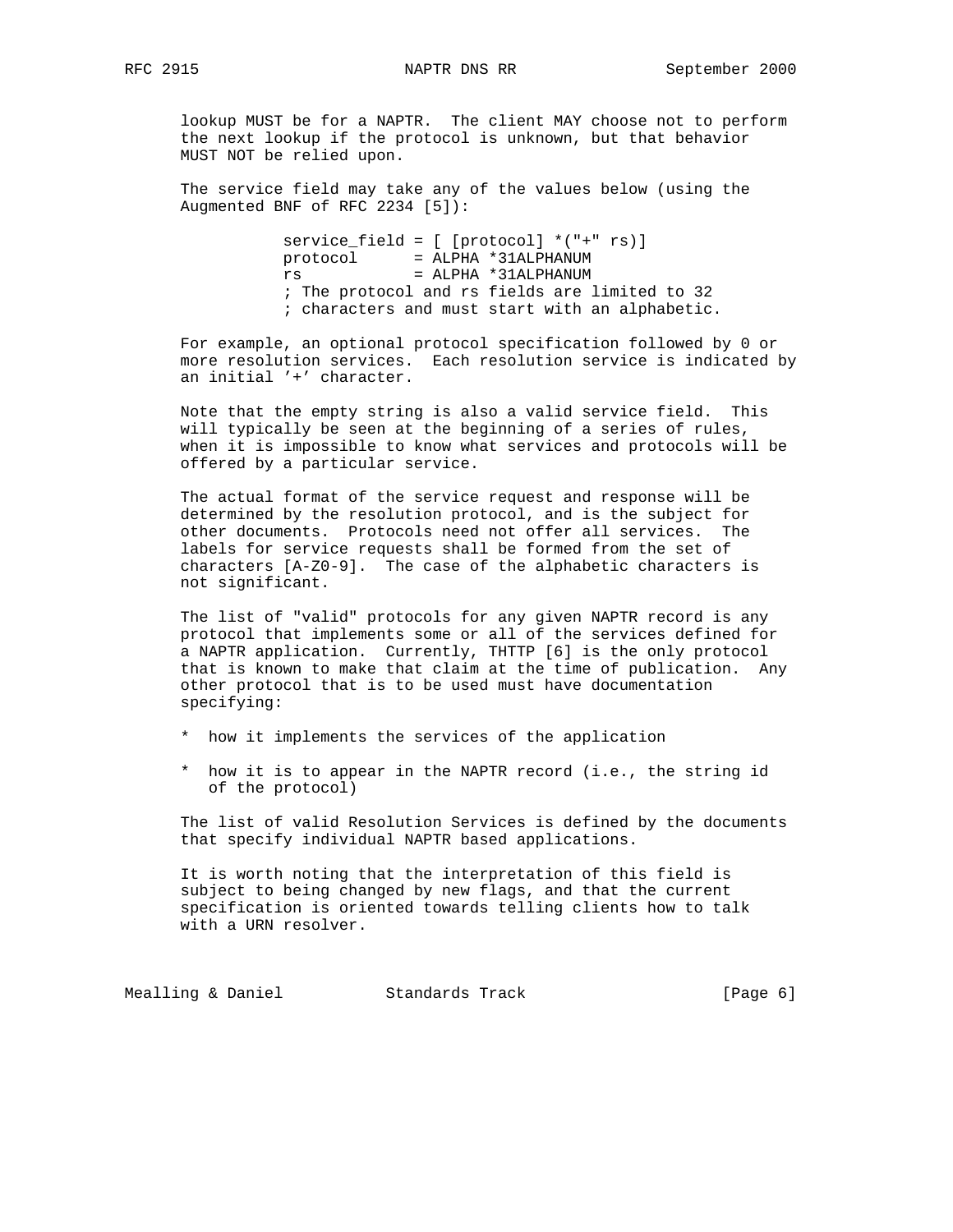### Regexp

 A STRING containing a substitution expression that is applied to the original string held by the client in order to construct the next domain name to lookup. The grammar of the substitution expression is given in the next section.

 The regular expressions MUST NOT be used in a cumulative fashion, that is, they should only be applied to the original string held by the client, never to the domain name produced by a previous NAPTR rewrite. The latter is tempting in some applications but experience has shown such use to be extremely fault sensitive, very error prone, and extremely difficult to debug.

#### Replacement

 The next NAME to query for NAPTR, SRV, or address records depending on the value of the flags field. This MUST be a fully qualified domain-name. Unless and until permitted by future standards action, name compression is not to be used for this field.

### 3. Substitution Expression Grammar

 The content of the regexp field is a substitution expression. True sed(1) and Perl style substitution expressions are not appropriate for use in this application for a variety of reasons stemming from internationalization requirements and backref limitations, therefore the contents of the regexp field MUST follow the grammar below:

| subst expr | = delim-char ere delim-char repl delim-char *flags       |
|------------|----------------------------------------------------------|
| delim-char | $=$ "/" / "!" /  < Any non-digit or non-flag character   |
|            | other than backslash '\'. All occurances of a delim_char |
|            | in a subst expr must be the same character.>             |
| ere        | = POSIX Extended Reqular Expression                      |
| repl       | $= 1 * (OCTET / backref)$                                |
| backref    | $= "\\" 1POS DIGIT"$                                     |
| flags      | $=$ "i"                                                  |
| POS DIGIT  | $=$ $8x31-39$<br>; 0 is not an allowed backref           |

 The definition of a POSIX Extended Regular Expression can be found in [8], section 2.8.4.

 The result of applying the substitution expression to the original URI MUST result in either a string that obeys the syntax for DNS domain-names [1] or a URI [9] if the Flags field contains a 'u'. Since it is possible for the regexp field to be improperly specified, such that a non-conforming domain-name can be constructed, client software SHOULD verify that the result is a legal DNS domain-name before making queries on it.

Mealling & Daniel Standards Track [Page 7]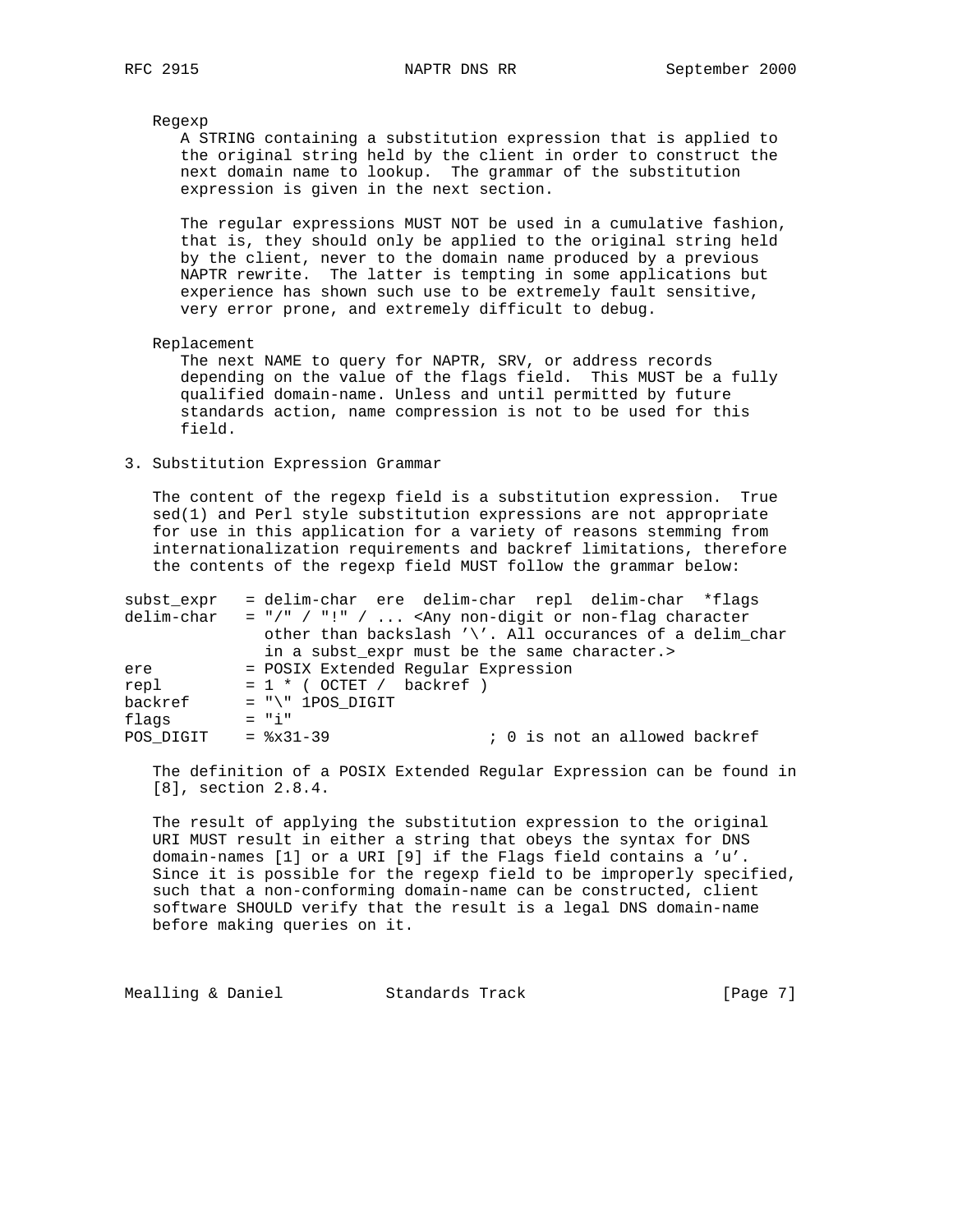Backref expressions in the repl portion of the substitution expression are replaced by the (possibly empty) string of characters enclosed by '(' and ')' in the ERE portion of the substitution expression. N is a single digit from 1 through 9, inclusive. It specifies the N'th backref expression, the one that begins with the N'th '(' and continues to the matching ')'. For example, the ERE

 $(A(B(C)DE)(F)G)$ 

has backref expressions:

 $\lvert 1 \rvert$  = ABCDEFG  $\backslash 2$  = BCDE  $\begin{pmatrix} 3 & = C \end{pmatrix}$  $\setminus 4$  = F  $\3..\$  9 = error - no matching subexpression

 The "i" flag indicates that the ERE matching SHALL be performed in a case-insensitive fashion. Furthermore, any backref replacements MAY be normalized to lower case when the "i" flag is given.

 The first character in the substitution expression shall be used as the character that delimits the components of the substitution expression. There must be exactly three non-escaped occurrences of the delimiter character in a substitution expression. Since escaped occurrences of the delimiter character will be interpreted as occurrences of that character, digits MUST NOT be used as delimiters. Backrefs would be confused with literal digits were this allowed. Similarly, if flags are specified in the substitution expression, the delimiter character must not also be a flag character.

4. The Basic NAPTR Algorithm

 The behavior and meaning of the flags and services assume an algorithm where the output of one rewrite is a new key that points to another rule. This looping algorithm allows NAPTR records to incrementally specify a complete rule. These incremental rules can be delegated which allows other entities to specify rules so that one entity does not need to understand \_all\_ rules.

 The algorithm starts with a string and some known key (domain). NAPTR records for this key are retrieved, those with unknown Flags or inappropriate Services are discarded and the remaining records are sorted by their Order field. Within each value of Order, the records are further sorted by the Preferences field.

 The records are examined in sorted order until a matching record is found. A record is considered a match iff:

Mealling & Daniel Standards Track (Page 8)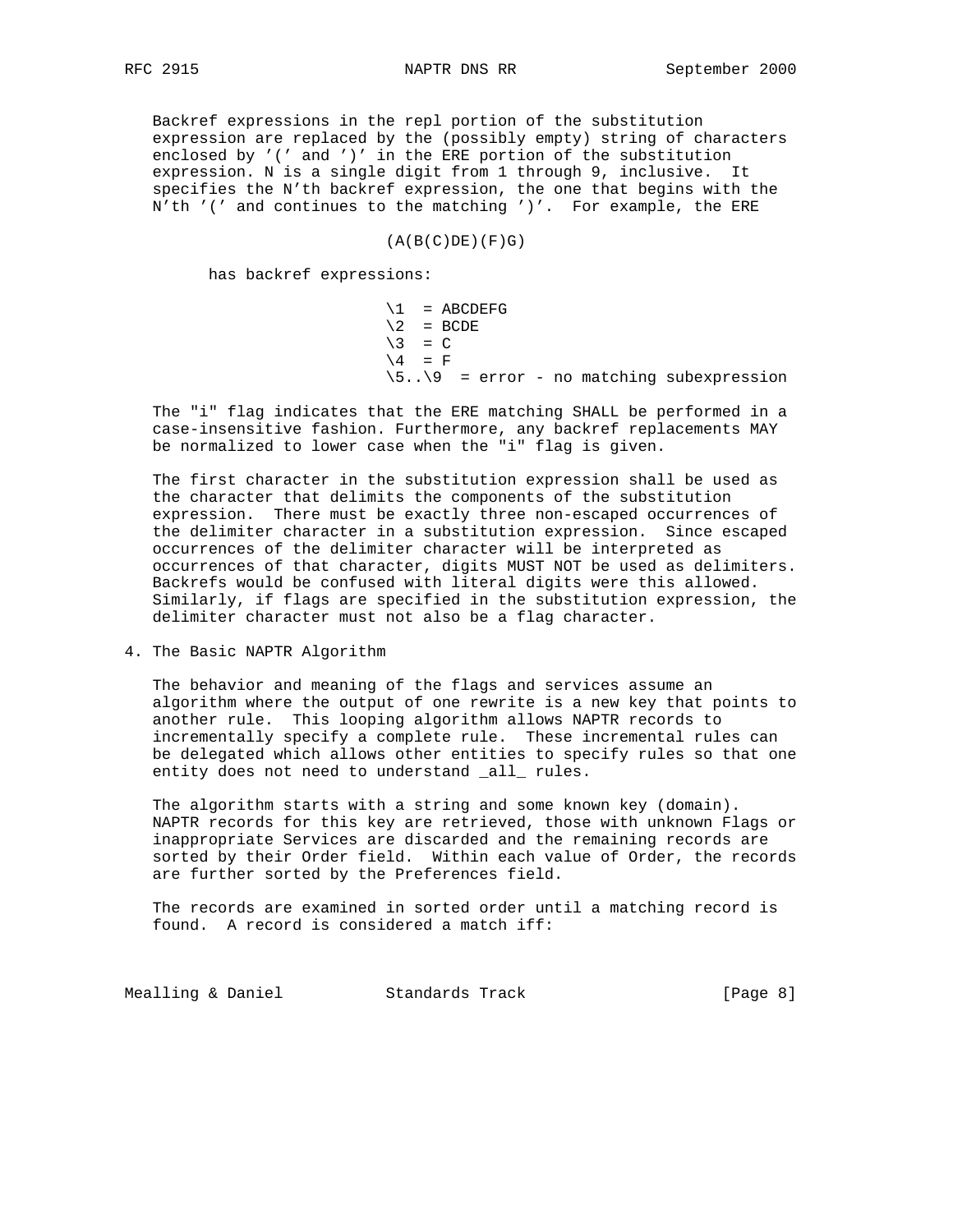o it has a Replacement field value instead of a Regexp field value.

o or the Regexp field matches the string held by the client.

 The first match MUST be the match that is used. Once a match is found, the Services field is examined for whether or not this rule advances toward the desired result. If so, the rule is applied to the target string. If not, the process halts. The domain that results from the regular expression is then used as the domain of the next loop through the NAPTR algorithm. Note that the same target string is used throughout the algorithm.

 This looping is extremely important since it is the method by which complex rules are broken down into manageable delegated chunks. The flags fields simply determine at which point the looping should stop (or other specialized behavior).

 Since flags are valid at any level of the algorithm, the degenerative case is to never loop but to look up the NAPTR and then stop. In many specialized cases this is all that is needed. Implementors should be aware that the degenerative case should not become the common case.

5. Concerning How NAPTR Uses SRV Records

 When the SRV record type was originally specified it assumed that the client did not know the specific domain-name before hand. The client would construct a domain-name more in the form of a question than the usual case of knowing ahead of time that the domain-name should exist. I.e., if the client wants to know if there is a TCP based HTTP server running at a particular domain, the client would construct the domain-name \_http.\_tcp.somedomain.com and ask the DNS if that records exists. The underscores are used to avoid collisions with potentially 'real' domain-names.

 In the case of NAPTR, the actual domain-name is specified by the various fields in the NAPTR record. In this case the client isn't asking a question but is instead attempting to get at information that it has been told exists in an SRV record at that particular domain-name. While this usage of SRV is slightly different than the SRV authors originally intended it does not break any of the assumptions concerning what SRV contains. Also, since the NAPTR explicitly spells out the domain-name for which an SRV exists, that domain-name MUST be used in SRV queries with NO transformations. Any given NAPTR record may result in a domain-name to be used for SRV queries that may or may not contain the SRV standardized underscore

Mealling & Daniel Standards Track (Page 9)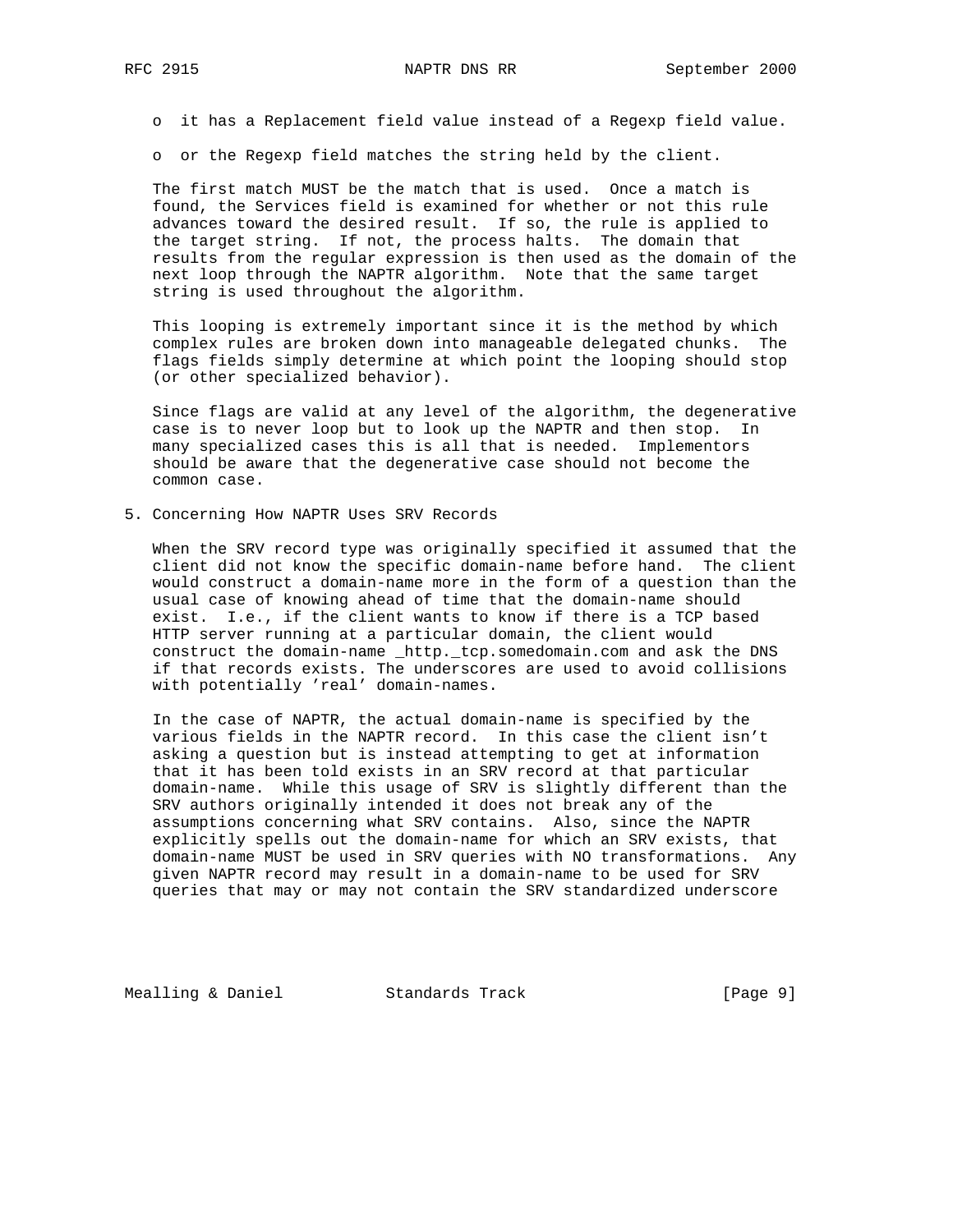characters. NAPTR applications that make use of SRV MUST NOT attempt to understand these domains or use them according to how the SRV specification structures its query domains.

6. Application Specifications

 It should be noted that the NAPTR algorithm is the basic assumption about how NAPTR works. The reasons for the rewrite and the expected output and its use are specified by documents that define what applications the NAPTR record and algorithm are used for. Any document that defines such an application must define the following:

- o The first known domain-name or how to build it
- o The valid Services and Protocols
- o What the expected use is for the output of the last rewrite
- o The validity and/or behavior of any 'P' flag protocols.
- o The general semantics surrounding why and how NAPTR and its algorithm are being used.
- 7. Examples

 NOTE: These are examples only. They are taken from ongoing work and may not represent the end result of that work. They are here for pedagogical reasons only.

7.1 Example 1

 NAPTR was originally specified for use with the a Uniform Resource Name Resolver Discovery System. This example details how a particular URN would use the NAPTR record to find a resolver service.

 Consider a URN namespace based on MIME Content-Ids. The URN might look like this:

urn:cid:39CB83F7.A8450130@fake.gatech.edu

 (Note that this example is chosen for pedagogical purposes, and does not conform to the CID URL scheme.)

 The first step in the resolution process is to find out about the CID namespace. The namespace identifier [3], 'cid', is extracted from the URN, prepended to urn.arpa. 'cid.urn.arpa' then becomes the first 'known' key in the NAPTR algorithm. The NAPTR records for cid.urn.arpa looked up and return a single record:

Mealling & Daniel **Standards Track** [Page 10]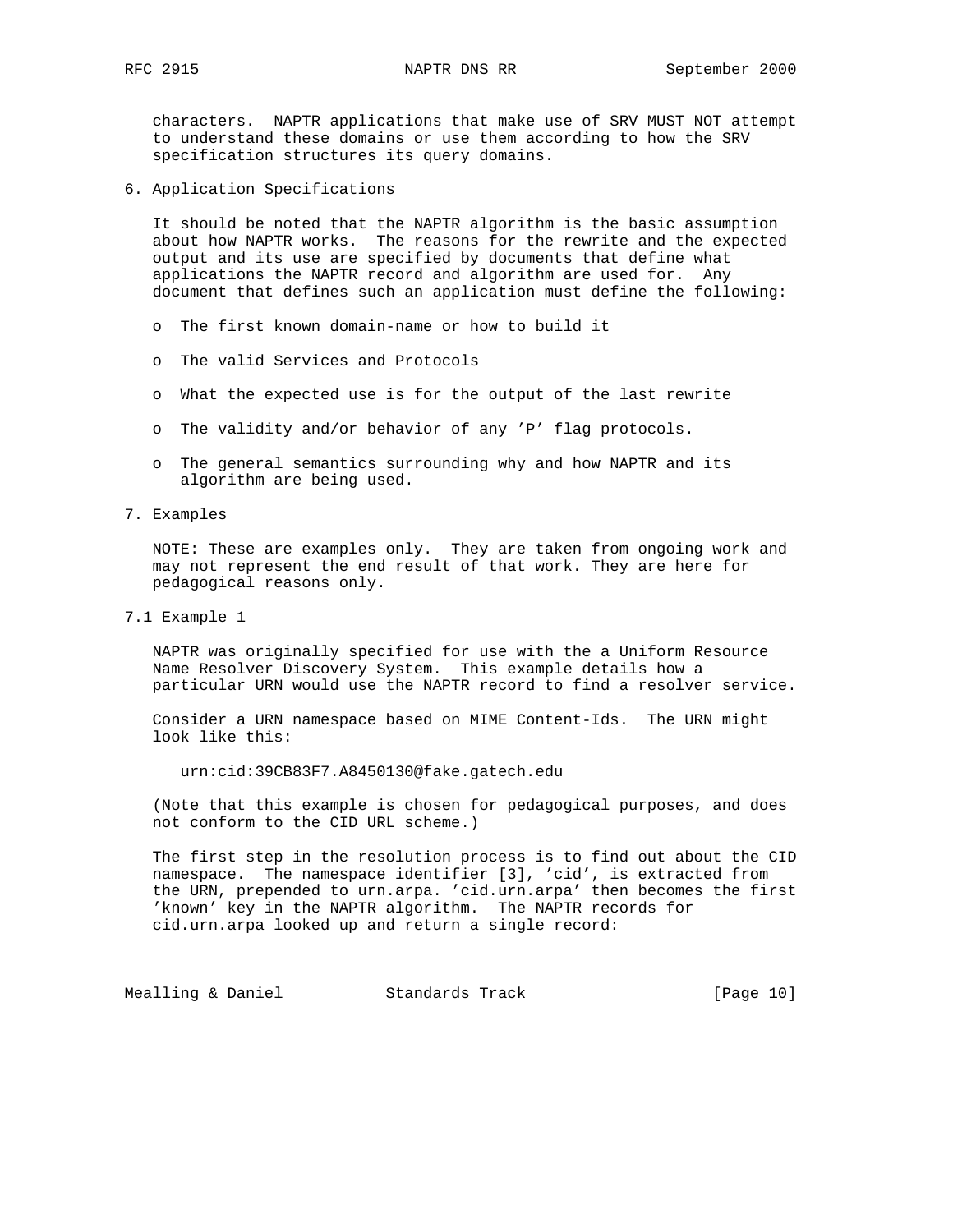cid.urn.arpa. ;; bridger pref flags service that regexp teplacement IN NAPTR 100 10 "" "" "/urn:cid:.+@( $[\wedge]$ .)+\.)(.\*)\$/\2/i"

 There is only one NAPTR response, so ordering the responses is not a problem. The replacement field is empty, so the pattern provided in the regexp field is used. We apply that regexp to the entire URN to see if it matches, which it does. The  $\2$  part of the substitution expression returns the string "gatech.edu". Since the flags field does not contain "s" or "a", the lookup is not terminal and our next probe to DNS is for more NAPTR records where the new domain is ' gatech.edu' and the string is the same string as before.

 Note that the rule does not extract the full domain name from the CID, instead it assumes the CID comes from a host and extracts its domain. While all hosts, such as mordred, could have their very own NAPTR, maintaining those records for all the machines at a site as large as Georgia Tech would be an intolerable burden. Wildcards are not appropriate here since they only return results when there is no exactly matching names already in the system.

The record returned from the query on "gatech.edu" might look like:

| $\ddot{i}$ |  | order pref flags service                              | regexp replacement        |
|------------|--|-------------------------------------------------------|---------------------------|
|            |  | IN NAPTR 100 50 "s" "z3950+I2L+I2C"                   | "" z3950. tcp.gatech.edu. |
|            |  | IN NAPTR 100 50 "s" "rcds+I2C"                        | "" rcds. udp.gatech.edu.  |
|            |  | IN NAPTR $100\quad 50\quad$ "s" "http+I2L+I2C+I2R" "" | _http._tcp.gatech.edu.    |

 Continuing with the example, note that the values of the order and preference fields are equal in all records, so the client is free to pick any record. The flags field tells us that these are the last NAPTR patterns we should see, and after the rewrite (a simple replacement in this case) we should look up SRV records to get information on the hosts that can provide the necessary service.

Assuming we prefer the Z39.50 protocol, our lookup might return:

| $\cdots$                        |          | Pref Weight | Port Target                     |
|---------------------------------|----------|-------------|---------------------------------|
| z3950. tcp.gatech.edu. IN SRV 0 |          |             | $1000$ $z3950$ . $qatech.edu$ . |
|                                 | IN SRV 0 |             | $1000$ $z3950$ .cc.gatech.edu.  |
|                                 | IN SRV 0 |             | 1000 z3950.uga.edu.             |

 telling us three hosts that could actually do the resolution, and giving us the port we should use to talk to their Z39.50 server.

Recall that the regular expression used  $\2$  to extract a domain name from the CID, and  $\setminus$ . for matching the literal '.' characters separating the domain name components. Since '\' is the escape

Mealling & Daniel **Standards Track** [Page 11]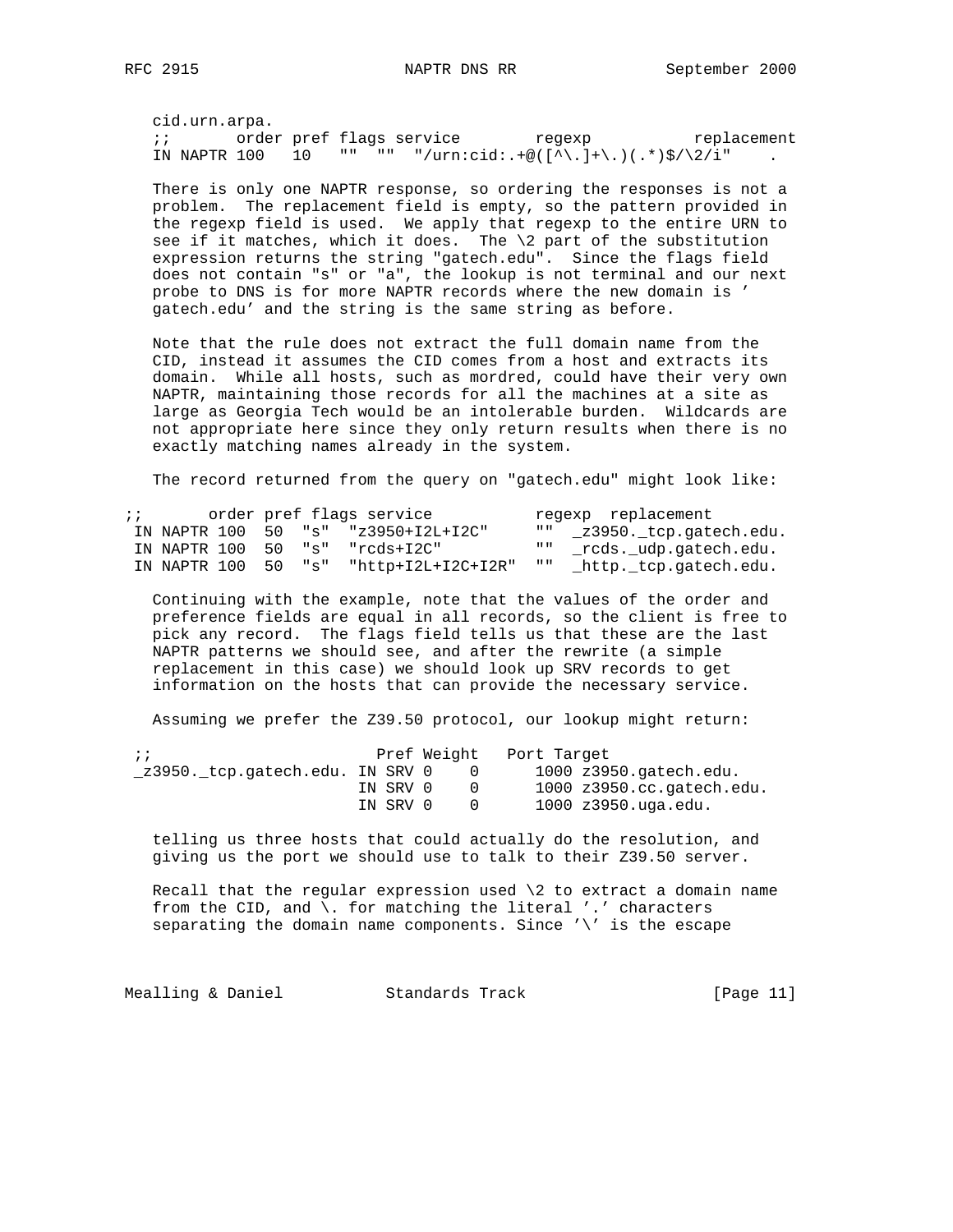character, literal occurances of a backslash must be escaped by another backslash. For the case of the cid.urn.arpa record above, the regular expression entered into the master file should be "/urn:cid:.+@( $[\wedge\backslash\ldots]$ + $\backslash\ldots$ )(.\*)\$/ $\backslash\backslash2/i$ ". When the client code actually receives the record, the pattern will have been converted to  $"\/urn:cid: +@([^{\wedge}\,.]+\\).)(.*)\$  /  $\}/2/i".$ 

# 7.2 Example 2

 Even if URN systems were in place now, there would still be a tremendous number of URLs. It should be possible to develop a URN resolution system that can also provide location independence for those URLs. This is related to the requirement that URNs be able to grandfather in names from other naming systems, such as ISO Formal Public Identifiers, Library of Congress Call Numbers, ISBNs, ISSNs, etc.

 The NAPTR RR could also be used for URLs that have already been assigned. Assume we have the URL for a very popular piece of software that the publisher wishes to mirror at multiple sites around the world:

 Using the rules specified for this application we extract the prefix, "http", and lookup NAPTR records for http.uri.arpa. This might return a record of the form

http.uri.arpa. IN NAPTR

|  |     |    | <i>ii</i> order pref flags service | regexp                  | replacement |
|--|-----|----|------------------------------------|-------------------------|-------------|
|  | 100 | 90 | <b>11 H</b>                        | "!http://([^/:]+)!\1!i" |             |

 This expression returns everything after the first double slash and before the next slash or colon. (We use the '!' character to delimit the parts of the substitution expression. Otherwise we would have to use backslashes to escape the forward slashes and would have a regexp in the zone file that looked like "/http:\\/\\/([^\\/:]+)/\\1/i".).

 Applying this pattern to the URL extracts "www.foo.com". Looking up NAPTR records for that might return:

 www.foo.com. ;; order pref flags service regexp replacement IN NAPTR 100 100 "s" "http+I2R" "" \_http.\_tcp.foo.com. IN NAPTR 100 100 "s" "ftp+I2R" "" \_ftp.\_tcp.foo.com.

 Looking up SRV records for http.tcp.foo.com would return information on the hosts that foo.com has designated to be its mirror sites. The client can then pick one for the user.

| [Page $12$ ]<br>Mealling & Daniel<br>Standards Track |
|------------------------------------------------------|
|------------------------------------------------------|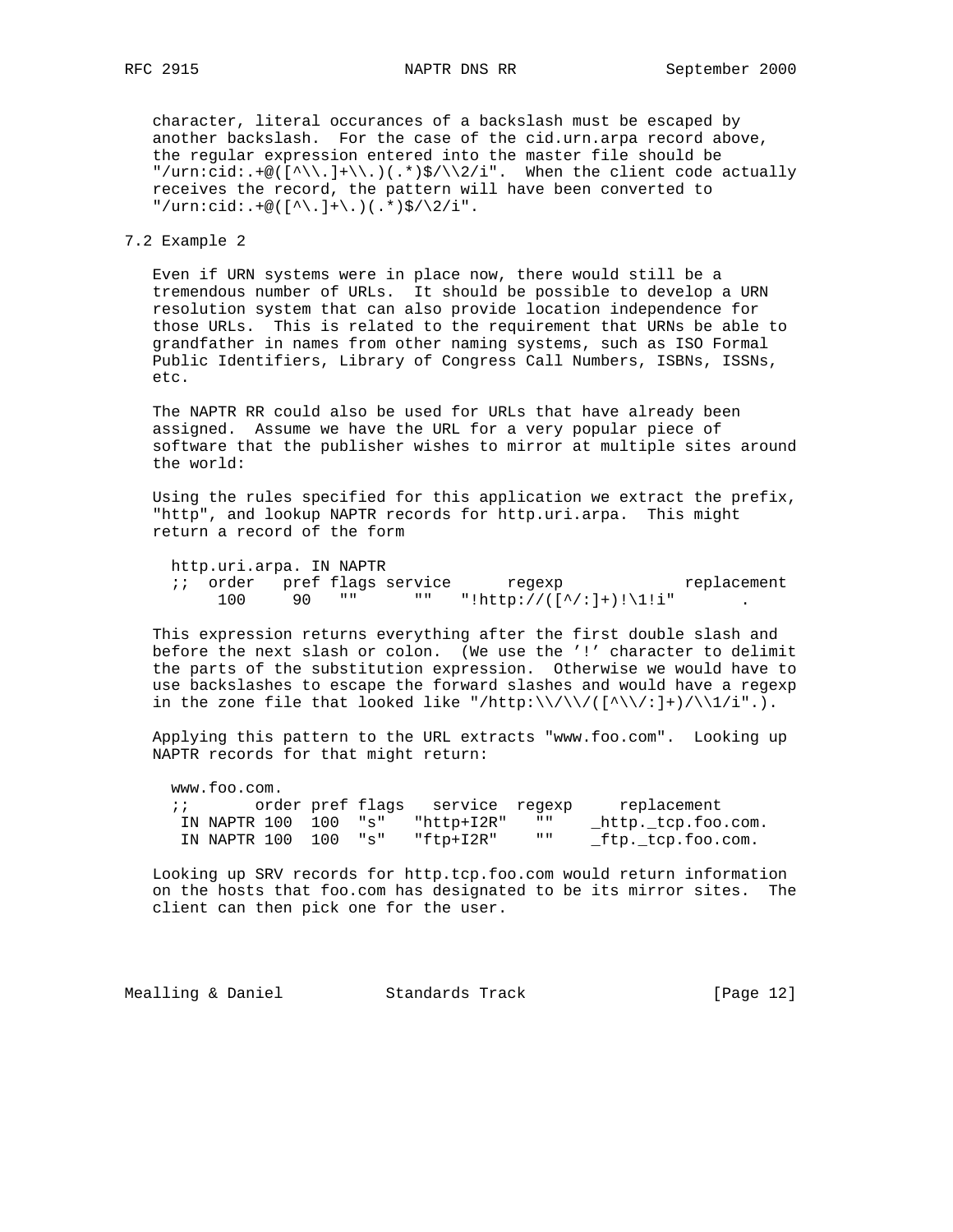7.3 Example 3

 A non-URI example is the ENUM application which uses a NAPTR record to map an e.164 telephone number to a URI. In order to convert the phone number to a domain name for the first iteration all characters other than digits are removed from the the telephone number, the entire number is inverted, periods are put between each digit and the string ".e164.arpa" is put on the left-hand side. For example, the E.164 phone number "+1-770-555-1212" converted to a domain-name it would be "2.1.2.1.5.5.5.0.7.7.1.e164.arpa."

 For this example telephone number we might get back the following NAPTR records:

\$ORIGIN 2.1.2.1.5.5.5.0.7.7.1.e164.arpa. IN NAPTR 100 10 "u" "sip+E2U" "!^.\*\$!sip:information@tele2.se!" . IN NAPTR 102 10 "u" "mailto+E2U" "!^.\*\$!mailto:information@tele2.se!" .

 This application uses the same 'u' flag as the URI Resolution application. This flag states that the Rule is terminal and that the output is a URI which contains the information needed to contact that telephone service. ENUM also uses the same format for its Service field except that it defines the 'E2U' service instead of the 'I2\*' services that URI resolution uses. The example above states that the available protocols used to access that telephone's service are either the Session Initiation Protocol or SMTP mail.

8. DNS Packet Format

The packet format for the NAPTR record is:

 1 1 1 1 1 1 0 1 2 3 4 5 6 7 8 9 0 1 2 3 4 5 +--+--+--+--+--+--+--+--+--+--+--+--+--+--+--+--+ | ORDER | +--+--+--+--+--+--+--+--+--+--+--+--+--+--+--+--+ | PREFERENCE | +--+--+--+--+--+--+--+--+--+--+--+--+--+--+--+--+  $\sqrt{2}$  /  $\sqrt{2}$   $\sqrt{2}$   $\sqrt{2}$   $\sqrt{2}$   $\sqrt{2}$   $\sqrt{2}$   $\sqrt{2}$   $\sqrt{2}$   $\sqrt{2}$   $\sqrt{2}$   $\sqrt{2}$   $\sqrt{2}$   $\sqrt{2}$   $\sqrt{2}$   $\sqrt{2}$   $\sqrt{2}$   $\sqrt{2}$   $\sqrt{2}$   $\sqrt{2}$   $\sqrt{2}$   $\sqrt{2}$   $\sqrt{2}$   $\sqrt{2}$   $\sqrt{2}$   $\sqrt{2}$   $\sqrt{2}$   $\sqrt$  +--+--+--+--+--+--+--+--+--+--+--+--+--+--+--+--+ SERVICES +--+--+--+--+--+--+--+--+--+--+--+--+--+--+--+--+  $REGEXP$  +--+--+--+--+--+--+--+--+--+--+--+--+--+--+--+--+ / REPLACEMENT / / / +--+--+--+--+--+--+--+--+--+--+--+--+--+--+--+--+

Mealling & Daniel Standards Track [Page 13]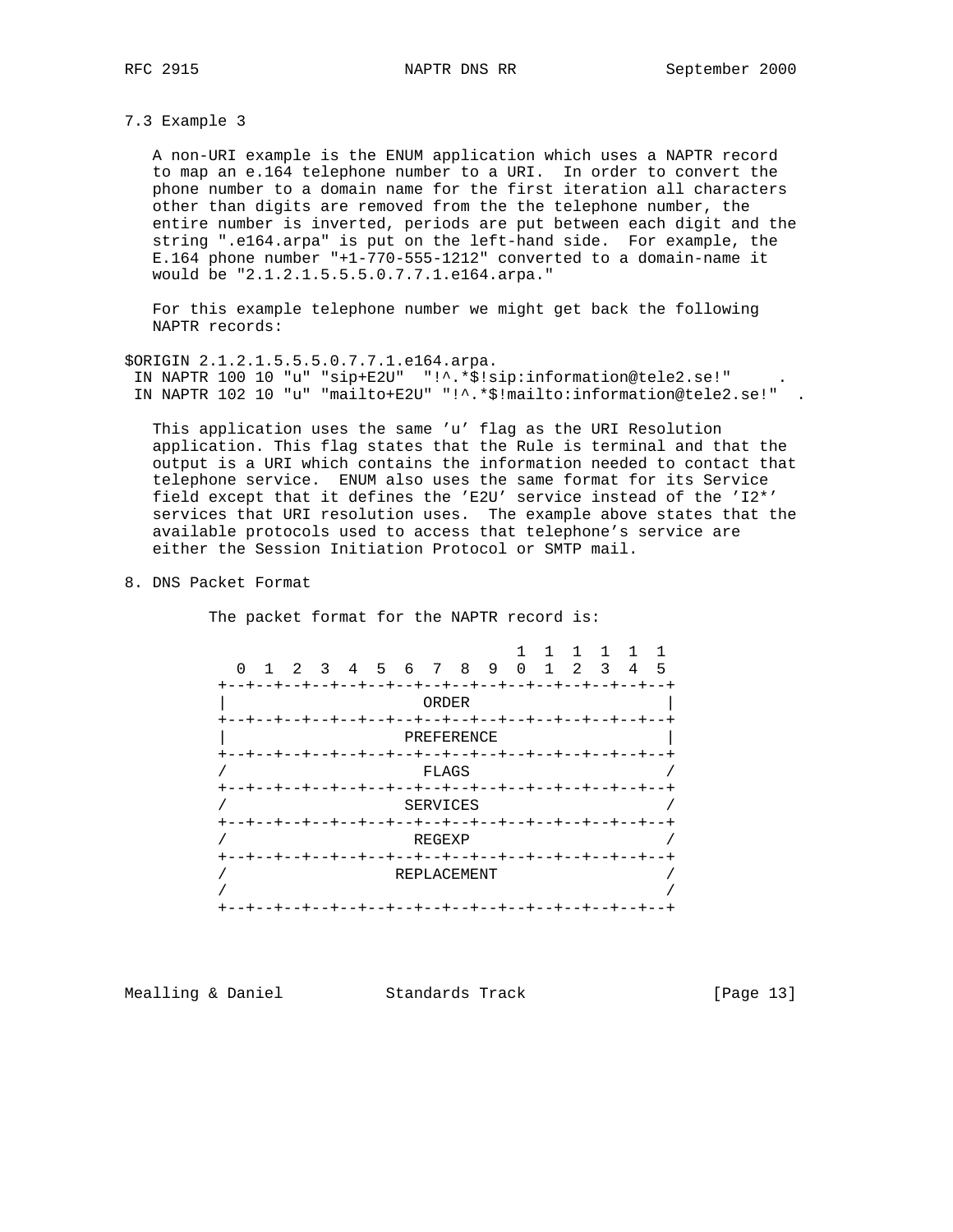where:

- FLAGS A <character-string> which contains various flags.
- SERVICES A <character-string> which contains protocol and service identifiers.
- REGEXP A <character-string> which contains a regular expression.
- REPLACEMENT A <domain-name> which specifies the new value in the case where the regular expression is a simple replacement operation.

 <character-string> and <domain-name> as used here are defined in RFC1035 [1].

9. Master File Format

 The master file format follows the standard rules in RFC-1035 [1]. Order and preference, being 16-bit unsigned integers, shall be an integer between 0 and 65535. The Flags and Services and Regexp fields are all quoted <character-string>s. Since the Regexp field can contain numerous backslashes and thus should be treated with care. See Section 10 for how to correctly enter and escape the regular expression.

10. Advice for DNS Administrators

 Beware of regular expressions. Not only are they difficult to get correct on their own, but there is the previously mentioned interaction with DNS. Any backslashes in a regexp must be entered twice in a zone file in order to appear once in a query response. More seriously, the need for double backslashes has probably not been tested by all implementors of DNS servers.

 The "a" flag allows the next lookup to be for address records (A, AAAA, A6) rather than SRV records. Since there is no place for a port specification in the NAPTR record, when the "A" flag is used the specified protocol must be running on its default port.

 The URN Syntax draft defines a canonical form for each URN, which requires %encoding characters outside a limited repertoire. The regular expressions MUST be written to operate on that canonical form. Since international character sets will end up with extensive use of %encoded characters, regular expressions operating on them will be essentially impossible to read or write by hand.

Mealling & Daniel Standards Track [Page 14]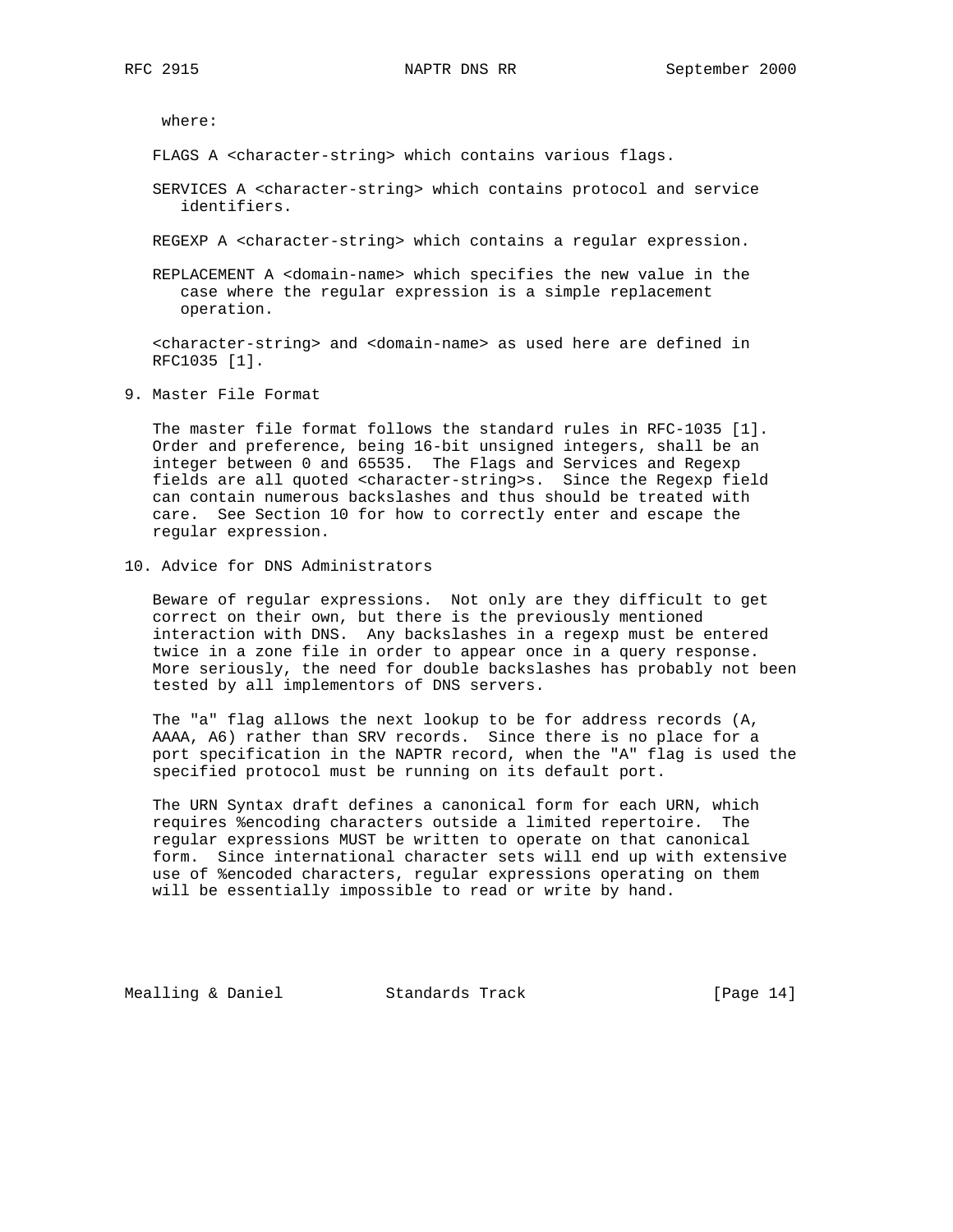### 11. Notes

- o A client MUST process multiple NAPTR records in the order specified by the "order" field, it MUST NOT simply use the first record that provides a known protocol and service combination.
- o When multiple RRs have the same "order" and all other criteria being equal, the client should use the value of the preference field to select the next NAPTR to consider. However, because it will often be the case where preferred protocols or services exist, clients may use this additional criteria to sort the records.
- o If the lookup after a rewrite fails, clients are strongly encouraged to report a failure, rather than backing up to pursue other rewrite paths.
- o Note that SRV RRs impose additional requirements on clients.

### 12. IANA Considerations

 The only registration function that impacts the IANA is for the values that are standardized for the Services and Flags fields. To extend the valid values of the Flags field beyond what is specified in this document requires a published specification that is approved by the IESG.

 The values for the Services field will be determined by the application that makes use of the NAPTR record. Those values must be specified in a published specification and approved by the IESG.

13. Security Considerations

 The interactions with DNSSEC are currently being studied. It is expected that NAPTR records will be signed with SIG records once the DNSSEC work is deployed.

 The rewrite rules make identifiers from other namespaces subject to the same attacks as normal domain names. Since they have not been easily resolvable before, this may or may not be considered a problem.

 Regular expressions should be checked for sanity, not blindly passed to something like PERL.

 This document has discussed a way of locating a service, but has not discussed any detail of how the communication with that service takes place. There are significant security considerations attached to the

Mealling & Daniel **Standards Track** [Page 15]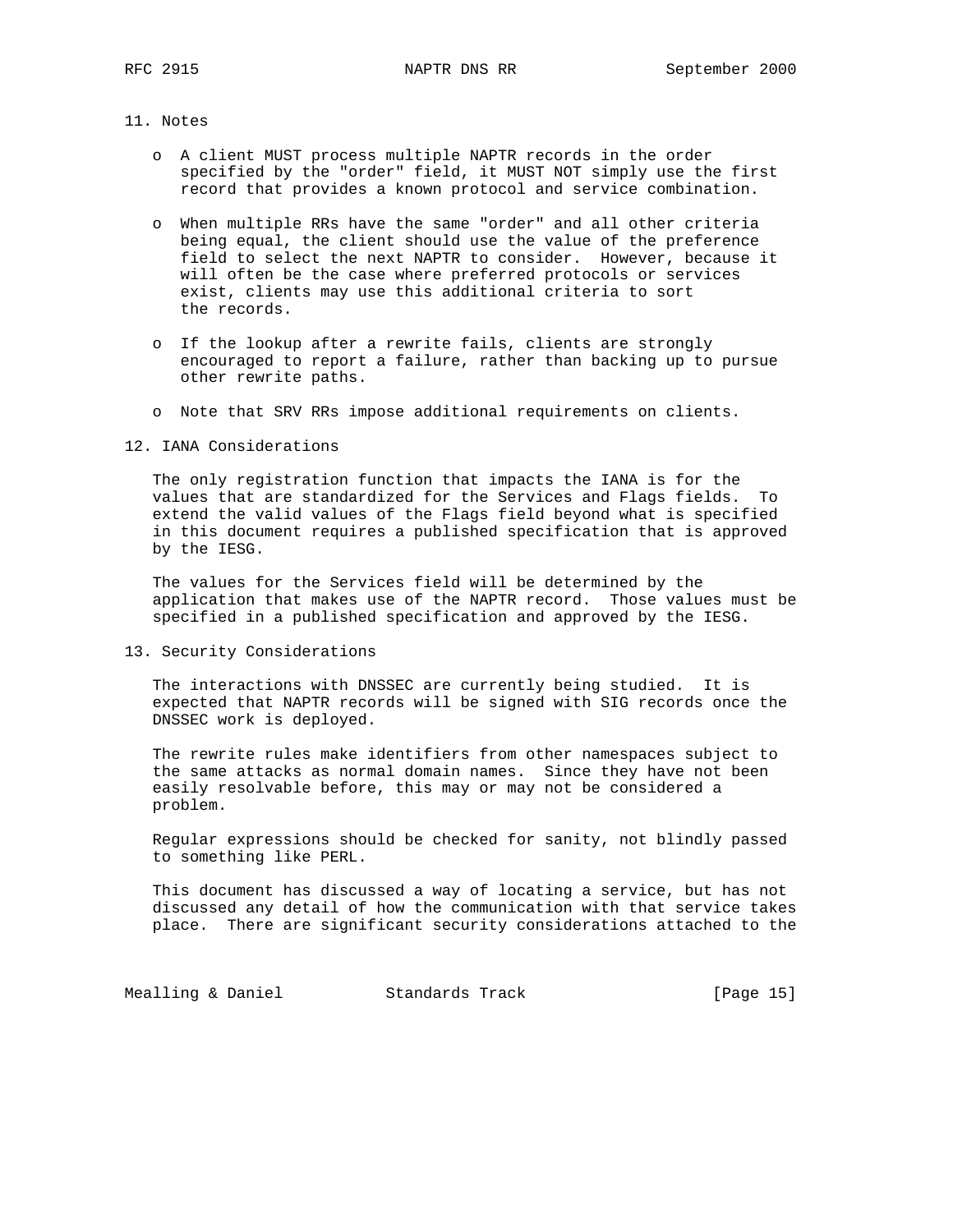communication with a service. Those considerations are outside the scope of this document, and must be addressed by the specifications for particular communication protocols.

14. Acknowledgments

 The editors would like to thank Keith Moore for all his consultations during the development of this memo. We would also like to thank Paul Vixie for his assistance in debugging our implementation, and his answers on our questions. Finally, we would like to acknowledge our enormous intellectual debt to the participants in the Knoxville series of meetings, as well as to the participants in the URI and URN working groups.

#### References

- [1] Mockapetris, P., "Domain names implementation and specification", STD 13, RFC 1035, November 1987.
- [2] Mockapetris, P., "Domain names concepts and facilities", STD 13, RFC 1034, November 1987.
- [3] Moats, R., "URN Syntax", RFC 2141, May 1997.
- [4] Gulbrandsen, A., Vixie, P. and L. Esibov, "A DNS RR for specifying the location of services (DNS SRV)", RFC 2782, February 2000.
- [5] Crocker, D., "Augmented BNF for Syntax Specifications: ABNF", RFC 2234, November 1997.
- [6] Daniel, R., "A Trivial Convention for using HTTP in URN Resolution", RFC 2169, June 1997.
- [7] Daniel, R. and M. Mealling, "Resolution of Uniform Resource Identifiers using the Domain Name System", RFC 2168, June 1997.
- [8] IEEE, "IEEE Standard for Information Technology Portable Operating System Interface (POSIX) - Part 2: Shell and Utilities (Vol. 1)", IEEE Std 1003.2-1992, January 1993.
- [9] Berners-Lee, T., Fielding, R.T. and L. Masinter, "Uniform Resource Identifiers (URI): Generic Syntax", RFC 2396, August 1998.

Mealling & Daniel Standards Track [Page 16]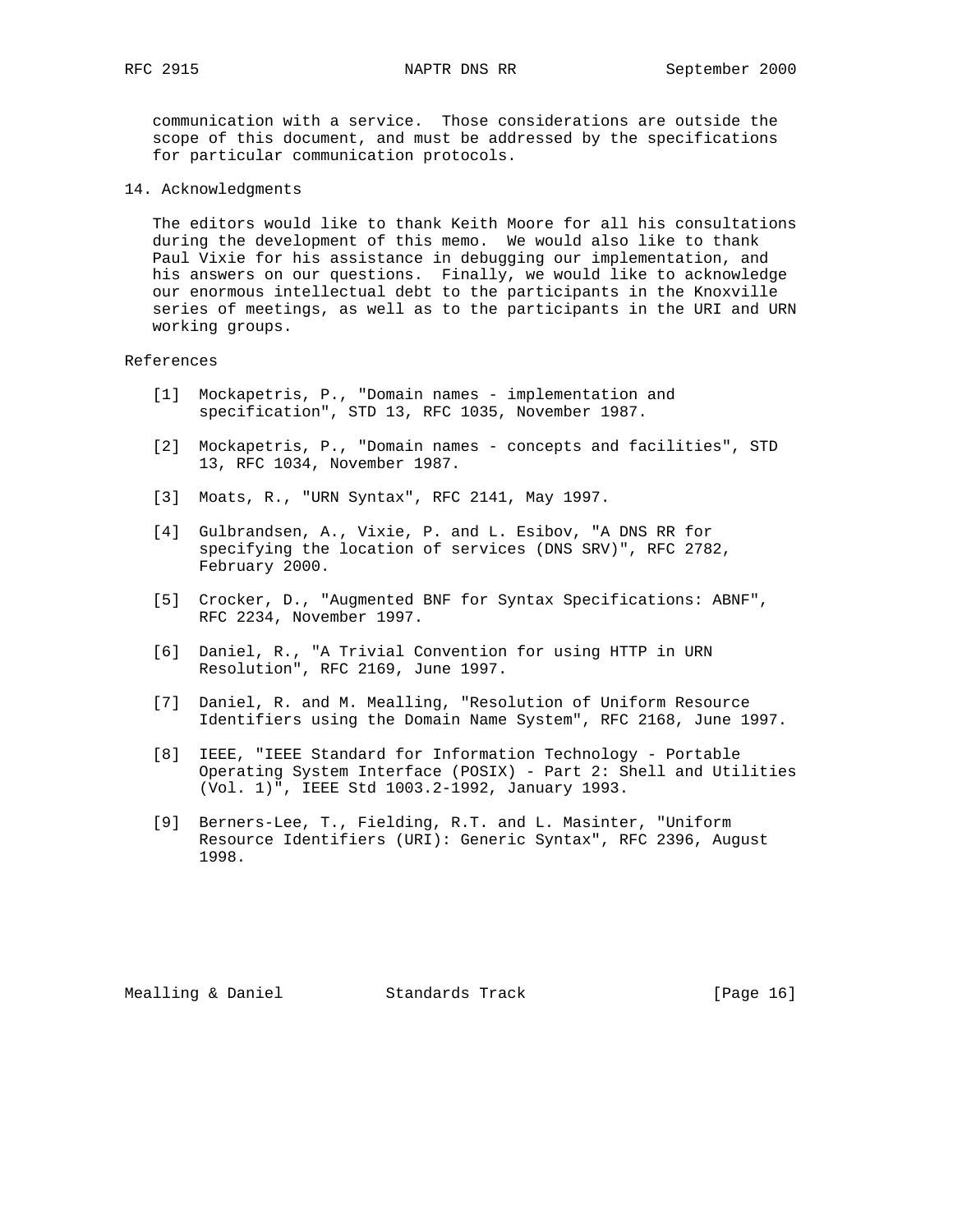Authors' Addresses

 Michael Mealling Network Solutions, Inc. 505 Huntmar Park Drive Herndon, VA 22070 US

 Phone: +1 770 921 2251 EMail: michaelm@netsol.com URI: http://www.netsol.com

 Ron Daniel DATAFUSION, Inc. 139 Townsend Street, Ste. 100 San Francisco, CA 94107 US

 Phone: +1 415 222 0100 EMail: rdaniel@datafusion.net URI: http://www.datafusion.net

Mealling & Daniel Standards Track [Page 17]